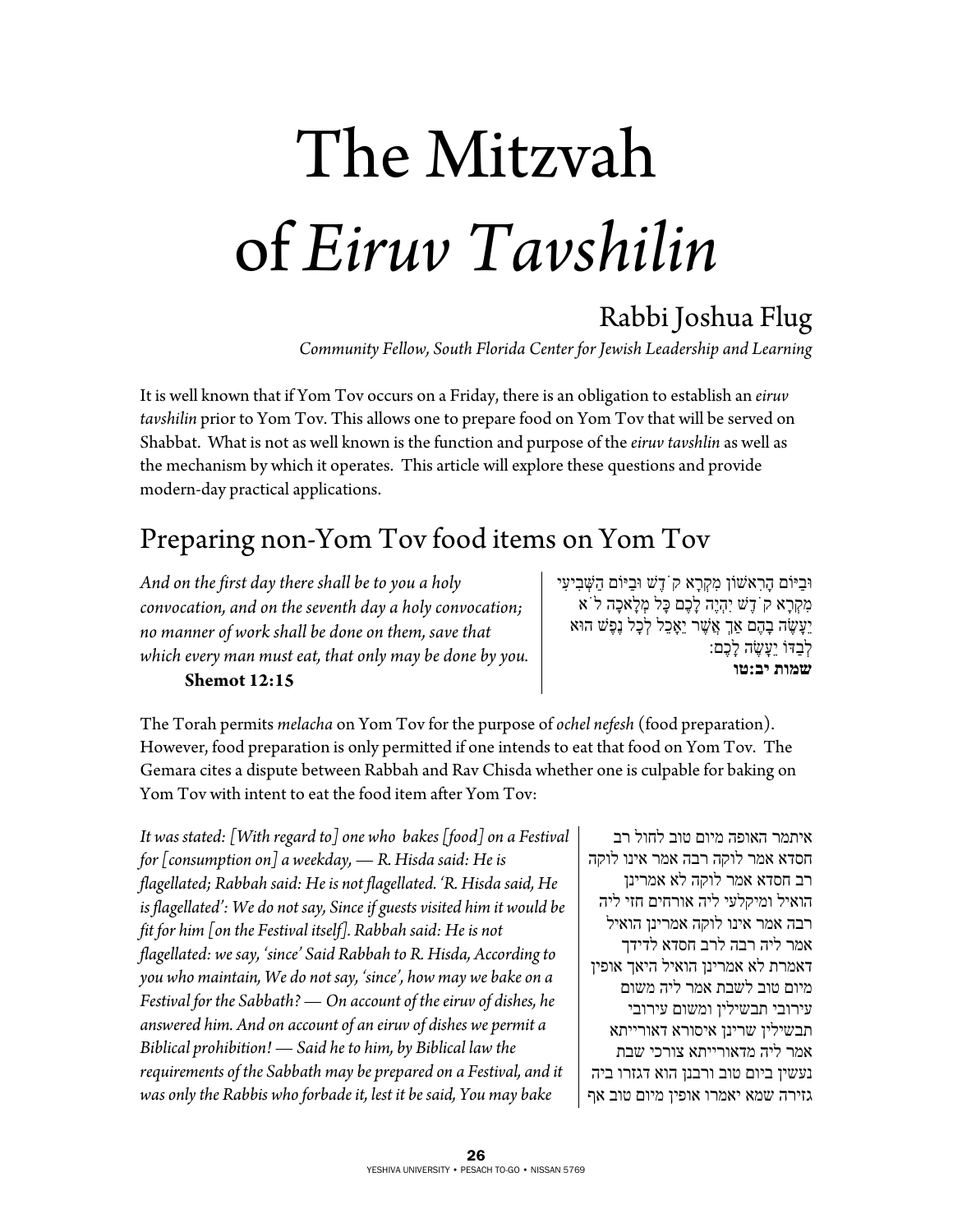Rav Chisda is of the opinion that one is culpable. Rabbah disagrees and maintains that one is not culpable because there is always the possibility that guests may come and the food will in fact be served on Yom Tov. This principle is known as *ho'il* (based on the term *ho'il umikla'ei lei orchim*, translated as "since there is a possibility of guests arriving"). Rabbah attempts to prove the principle of *ho'il* from the concept of *eiruv tavshilin*. If there is a concept of *ho'il*, one can understand why it is permitted to prepare food on Yom Tov that is going to be eaten on Shabbat. The concept of *ho'il* permits all food preparation on a biblical level even if one intends to eat the food item after Yom Tov. The prohibition of preparing food on Yom Tov with intent to eat it after Yom Tov is rabbinic in nature. However, the rabbis permitted food preparation for Shabbat if one establishes an *eiruv tavshilin*. Rav Chisda responds that the reason why *eiruv tavshilin* works is because on a biblical level one may in fact prepare food on Yom Tov for the purpose of eating it on Shabbat. The biblical prohibition against preparing food for after Yom Tov only applies if one prepares food for an ordinary weekday.

While Rabbah's opinion does seem to be the lenient opinion, Tosafot ad loc., s.v. *Rabbah*, note that the principle of *ho'il* does not apply if there is no possibility of actually eating the food on Yom Tov. Therefore, any food that is prepared at the very end of Yom Tov is not subject to the leniencies of *ho'il*. R. Avraham Gombiner (1633-1683), *Magen Avraham* no. 527, suggests that according to Tosafot, it is prohibited to prepare food at the end of Yom Tov for the purpose of eating it on Shabbat even if one establishes an *eiruv tavshilin*. *Magen Avraham* further notes that many communities have the practice of accepting Shabbat early in this instance in order to avoid this problem.

If one understands that the permissibility of the *eiruv tavshilin* is based on the principle of *ho'il*, a contemporary issue arises.With the advent of electric lighting, one can question the applicability of *ho'il* in modern times to the mitzvah of lighting Shabbat candles when Yom Tov occurs on Friday. In previous generations, a candle that was lit at the end of Yom Tov served a Yom Tov purpose. Nowadays, if one lights a candle in a room that is well-lit, there is absolutely no purpose for it on Yom Tov, and *ho'il* may not be applicable. If so, what is the basis nowadays for lighting Shabbat candles on Yom Tov?

R. Ya'akov Betzalel Zolty (1920-1982), *Mishnat Ya'avetz* no. 37, notes that this question is not a new question; this question is addressed by *Maharach Ohr Zarua* (13<sup>th</sup> century) no. 32, in a slightly different context. As noted previously, many communities accept Shabbat early when Yom Tov occurs on Friday. As such, the Shabbat candles will be lit when it is still light outside. One can argue that at the time the Shabbat candles are lit, the candles serve no Yom Tov purpose. *Maharach Ohr Zarua* asks: if there is no Yom Tov purpose at the time of candle lighting, one cannot employ *ho'il*. Shouldn't it be biblically prohibited to light the Shabbat candles?

*Maharach Ohr Zarua* answers that if one accepts Shabbat early, it does not negate the fact that it is still Yom Tov. Therefore, the Shabbat meal in reality is considered a Shabbat/Yom Tov meal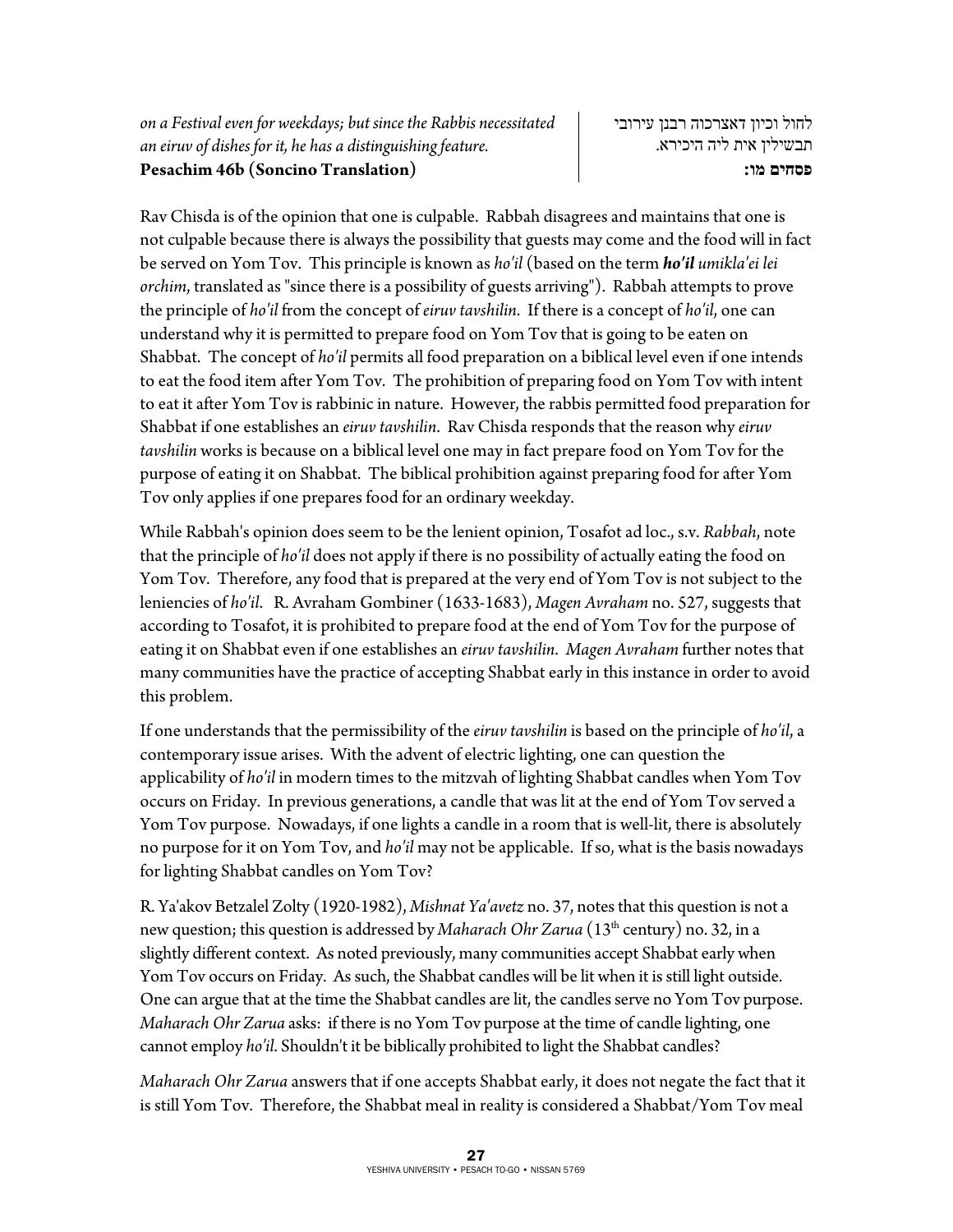and the candles do in fact serve a Yom Tov purpose. R. Zolty notes that the same logic can be applied to a room with electric lights. In general, the Shabbat candles that are lit in conjunction with the electric lights serve primarily to provide the Shabbat ambience. Based on the comments of *Maharach Ohr Zarua*, it is arguable that they provide a Yom Tov ambience as well in the waning moments of the Yom Tov.

# The Mechanics and Purpose of the *Eiruv Tavshilin*

The Mishna records a dispute between Beit Shammai and Beit Hillel regarding the necessary components of an eiruv tavshlin:

| Eeit Shammai state that two dishes are required   בית שמאי אומרים שני תבשילין ובית הלל אומרים |  |  |            |  |
|-----------------------------------------------------------------------------------------------|--|--|------------|--|
| and Beit Hillel state one dish.                                                               |  |  | תבשיל אחד. |  |
| Beitzah 15b                                                                                   |  |  | ביצה טו:   |  |

Rabbeinu Tam (cited in Tosafot *Beitzah* 17b s.v. *Amar Rava*) opines that while the opinion of *Beit Hillel* is accepted as normative, an *eiruv* of a cooked item is only sufficient for one who intends to cook on Yom Tov (for Shabbat) but does not intend to bake. If one intends to bake on Yom Tov, a baked item is required in addition to the cooked item. Rambam, *Hilchot Yom Tov*, Chapter 6, makes no mention of any requirement to incorporate a baked item into the *eiruv tavshilin*. *Shulchan Aruch*, *Orach Chaim* 527:2, rules that ideally one should use a cooked item and a baked item for the *eiruv tavshilin*. However, if only a cooked item was used it is permissible to bake.

The Gemara records a dispute between Rava and Rav Ashi regarding the purpose of *eiruv tavshilin*:

*What is the reason (for eiruv tavshilin)? Rava states (that its purpose is) so that one designates a nice food item for Shabbat and a nice food item for Yom Tov. Rav Ashi states (that its purpose is) so that people will say that it is prohibited to bake on Yom Tov for Shabbat, certainly one cannot bake on Yom Tov for a weekday.*  **Beitzah 15b** 

מאי טעמא אמר רבא כדי שיברור מנה יפה לשבת ומנה יפה ליום טוב רב אשי אמר כדי שיאמרו אין אופין מיום טוב לשבת קל וחומר מיום טוב לחול. **ביצה טו:**

Rava is of the opinion that the purpose of *eiruv tavshilin* is to ensure that there is specific food that is set aside for Shabbat. The concern is that all of the food will be eaten on Yom Tov and the Shabbat meals will not be given the due honor that they deserve. Therefore, the rabbis instituted that one must prepare a Shabbat meal (or a portion of a Shabbat meal) prior to Yom Tov and by doing so, everyone will be cognizant of the importance of honoring the Shabbat with meals that are appropriate. Rav Ashi disagrees and maintains that the purpose of *eiruv tavshilin* is to serve as a reminder that it is normally prohibited to prepare food on Yom Tov that is intended for after Yom Tov. The rabbis instituted the *eiruv tavshilin* as the only means of doing so. [See *Ba'al HaMa'or*, *Pesachim* 14b, who connects the dispute between Rava and Rav Ashi to the dispute between Rabbah and Rav Chisda.]

Rabbeinu Asher (1250-1328), *Beitzah* 2:1, notes that there is an important practical difference between the opinion of Rava and the opinion of Rav Ashi. According to Rava, since the purpose